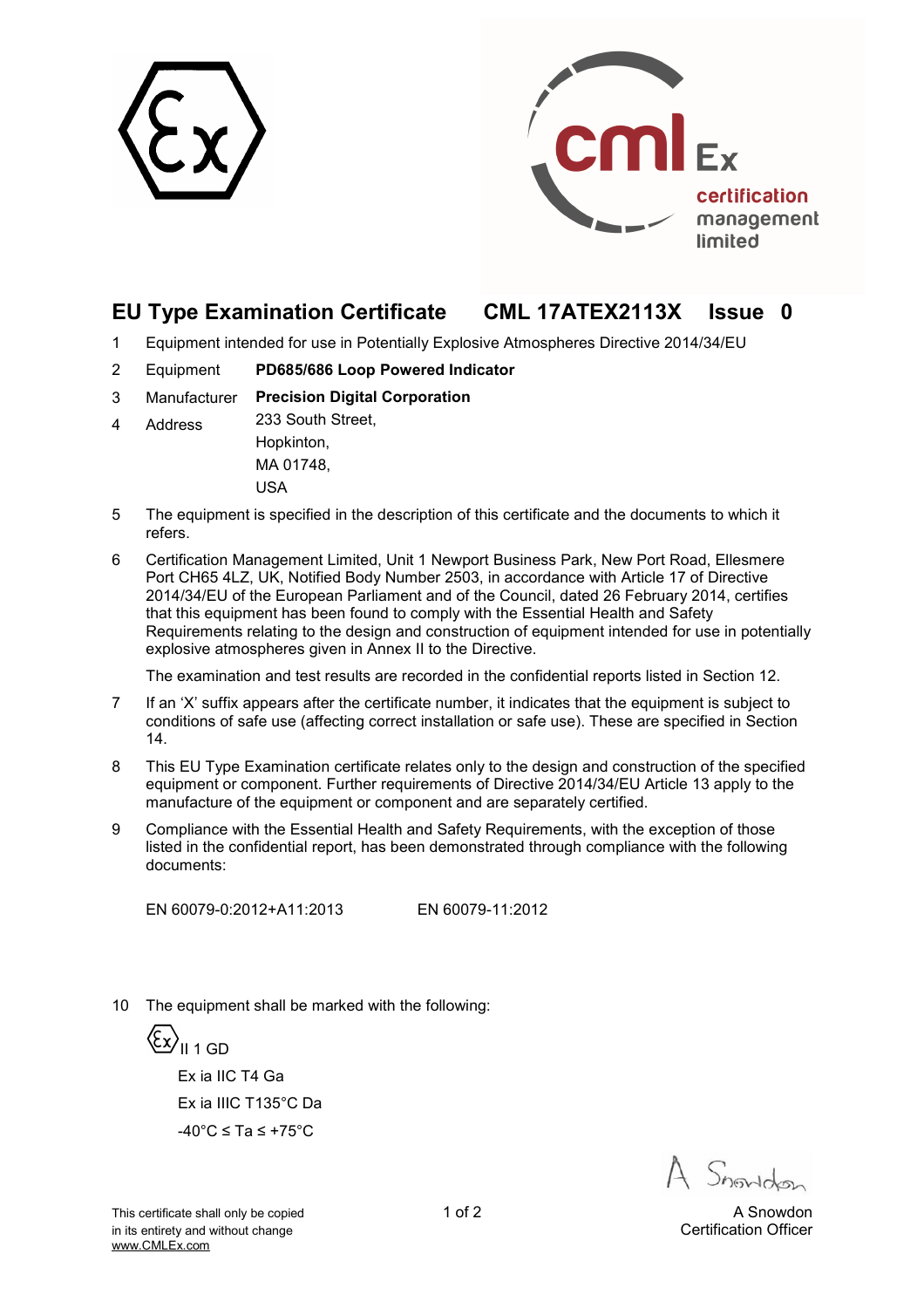



### **11 Description**

The PD685/686 Loop Powered Indicators are general purpose loop powered indicators with liquid crystal displays. The equipment is powered from the 4-20mA signal being measured. Connection terminals are provided inside the equipment and the external cable enters the enclosure via conduit or a suitable cable gland.

The electronics assembly is housed in a non-metallic enclosure and the equipment is suitable for both gases and combustible dusts.

Intrinsic safety is achieved by limiting energy storage and discharge, and by connecting to the non-hazardous area via an intrinsically safe interface device.

The equipment has the following safety description:

| Ui | =   | 30 V   |
|----|-----|--------|
| Ιi | =   | 175 mA |
| Pi | =   | 1 W    |
| Ci | $=$ | 0      |
| Ιi | =   | ი      |

#### **12 Certificate history and evaluation reports**

| <b>Issue</b> | Date        | <b>Associated report</b> | <b>Notes</b>                            |
|--------------|-------------|--------------------------|-----------------------------------------|
|              | 24 Jul 2017 | R2017A/00                | Report for the prime certificate issue. |

Note: Drawings that describe the equipment or component are listed in the Annex.

#### **13 Conditions of manufacture**

None

### **14 Special Conditions for Safe Use (Conditions of Certification)**

The following conditions relate to safe installation and/or use of the equipment.

- 14.1 Under certain extreme circumstances, the non-metallic parts incorporated in the enclosure of this equipment may generate an ignition-capable level of electrostatic charge. Therefore, the equipment shall not be installed in a location where the external conditions are conducive to the build-up of electrostatic charge on such surfaces. This is particularly important if the equipment is installed in a zone 0 location. In addition, the equipment shall only be cleaned with a damp cloth.
- 14.2 The cable entry into the enclosure shall be by means of conduit or cable gland and shall provide a minimum degree of protection of IP5X.